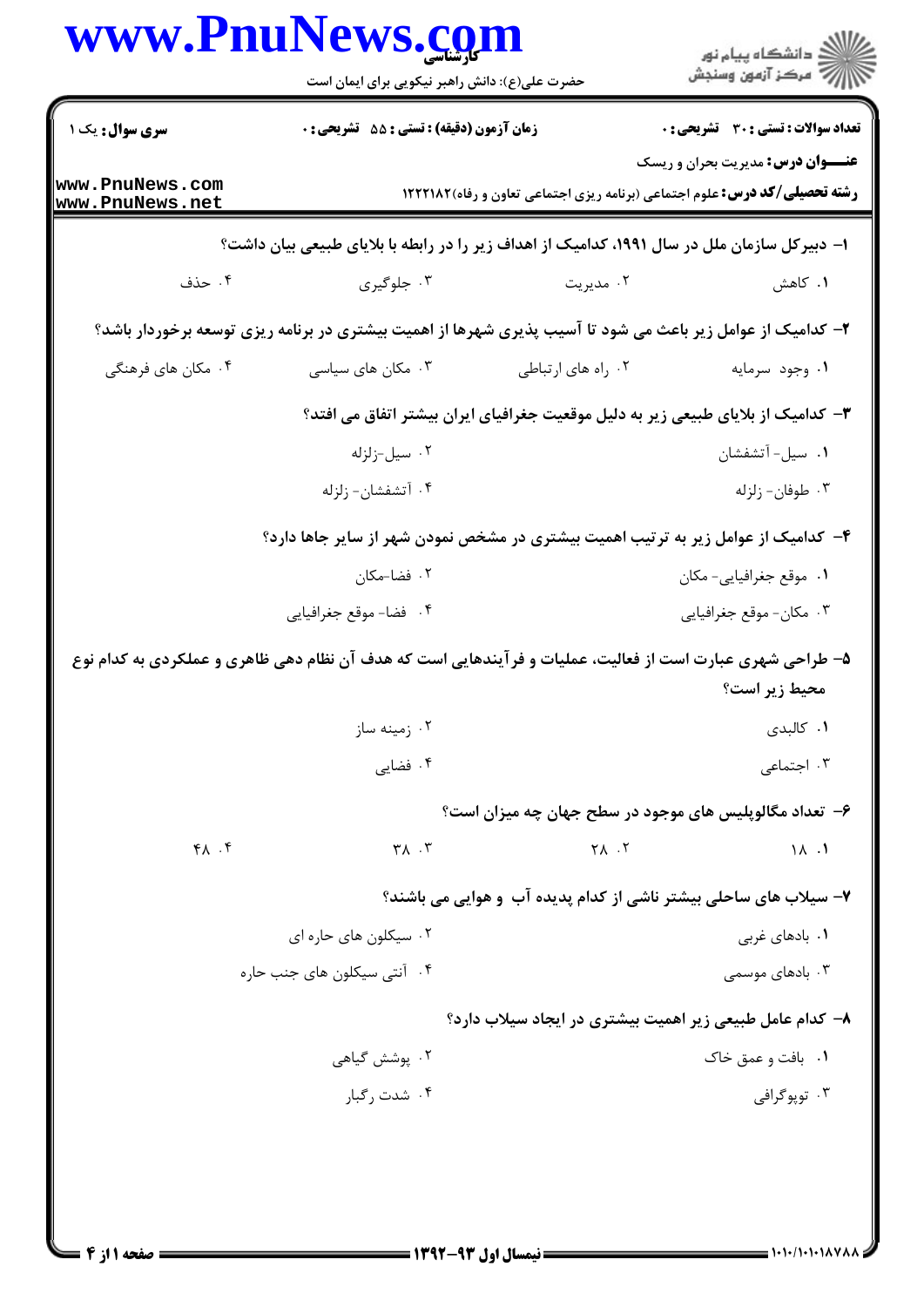|                                    | حضرت علی(ع): دانش راهبر نیکویی برای ایمان است                                                                    |                                           | ر<br>دانشڪاه پيام نور)<br>سرڪز آزمون وسنڊش                                                                                    |
|------------------------------------|------------------------------------------------------------------------------------------------------------------|-------------------------------------------|-------------------------------------------------------------------------------------------------------------------------------|
| <b>سری سوال : ۱ یک</b>             | زمان آزمون (دقیقه) : تستی : 55 ٪ تشریحی : 0                                                                      |                                           | <b>تعداد سوالات : تستی : 30 ٪ تشریحی : 0</b>                                                                                  |
| www.PnuNews.com<br>www.PnuNews.net |                                                                                                                  |                                           | <b>عنـــوان درس:</b> مدیریت بحران و ریسک<br><b>رشته تحصیلی/کد درس:</b> علوم اجتماعی (برنامه ریزی اجتماعی تعاون و رفاه)۱۲۲۲۱۸۲ |
|                                    | ۹– این نوع از تاسیسات از مصالح ساختمانی مقاوم مثل بتن ساخته می شوند و اغلب در مجاورت شهر و تاسیسات مهم ایجاد     |                                           | می گردند؟                                                                                                                     |
|                                    | ۰۲ حوضچه های کنترل سیلاب                                                                                         |                                           | ۰۱ خاکریزهای طولی                                                                                                             |
|                                    | ۰۴ دیواره های سیل بند                                                                                            |                                           | ۰۳ زهکش های کمربندی                                                                                                           |
|                                    | ۱۰– کدامیک از برنامه های زیر یکی از شیوه های رایج برای کاهش خسارات طغیان ها بوده و مبتنی بر مقاوم ساختن می باشد؟ |                                           |                                                                                                                               |
|                                    | ۰۲ حوضچه های کنترل سیلاب                                                                                         |                                           | ۰۱ ضد سیل گردانیدن مستحدثات                                                                                                   |
|                                    | ۰۴ سیلاب های کمکی                                                                                                |                                           | ۰۳ مقررات ساختمانی                                                                                                            |
|                                    | ۱۱– ساخت خاکریزها و دیواره های سیل بند برای پیش گیری و حفاظت از خطر سیلاب از جمله کدامیک از اقدامات و فعالیت     |                                           | های مقابله با سیلاب می باشد؟                                                                                                  |
|                                    | ۰۲ بلند مدت                                                                                                      |                                           | ۰۱ ترکیبی                                                                                                                     |
|                                    | ۰۴ کوتاه مدت                                                                                                     |                                           | ۰۳ میان مدت                                                                                                                   |
|                                    | <b>۱۲</b> - مدیریت اراضی بایر و غیرمسکونی شامل کدامیک از سیاست های بخشی زیر می باشد؟                             |                                           |                                                                                                                               |
|                                    | ۰۲ مدیریت کاربری زمین                                                                                            | ۰۱ برنامه های بهبود و اصلاح محله های شلوغ |                                                                                                                               |
|                                    | ۰۴ زهکشی و برنامه کنترل سیلاب                                                                                    | ۰۳ مقررات محیطی                           |                                                                                                                               |
|                                    | ۱۳- چند درصد از مرگ و میرهای ناشی از زلزله در شش کشور جهان منجمله ایران در طی سال های ۱۹۰۰ تا ۱۹۹۰ اتفاق افتاده  |                                           | است؟                                                                                                                          |
| $\lambda \cdot \cdot \cdot f$      | 9.7                                                                                                              | $\Delta$ . T                              | $\mathbf{r}$ . 1                                                                                                              |
|                                    | ۱۴- مرحله امداد و نجات در فرایند مدیریت بحران زلزله شامل کدامیک از مراحل می باشد؟                                |                                           |                                                                                                                               |
| ۰۴ چهارم                           | ۰۳ سوم                                                                                                           | ۰۲ دوم                                    | ۰۱ اول                                                                                                                        |
|                                    |                                                                                                                  |                                           | ۱۵– پیش بینی کدامیک از بلایای طبیعی غیرممکن تر از سایر موارد می باشد؟                                                         |
| ۰۴ آتشفشان                         | ۰۳ زلزله                                                                                                         | ۰۲ سیل                                    | ۰۱ تسونامی                                                                                                                    |
|                                    |                                                                                                                  |                                           |                                                                                                                               |
|                                    | ۱۶– در کشور ما تا کنون به کدام یک از جنبه های آمادگی برای برخورد با زلزله توجه شده است؟                          |                                           |                                                                                                                               |

**: صفحه 2از 4 =**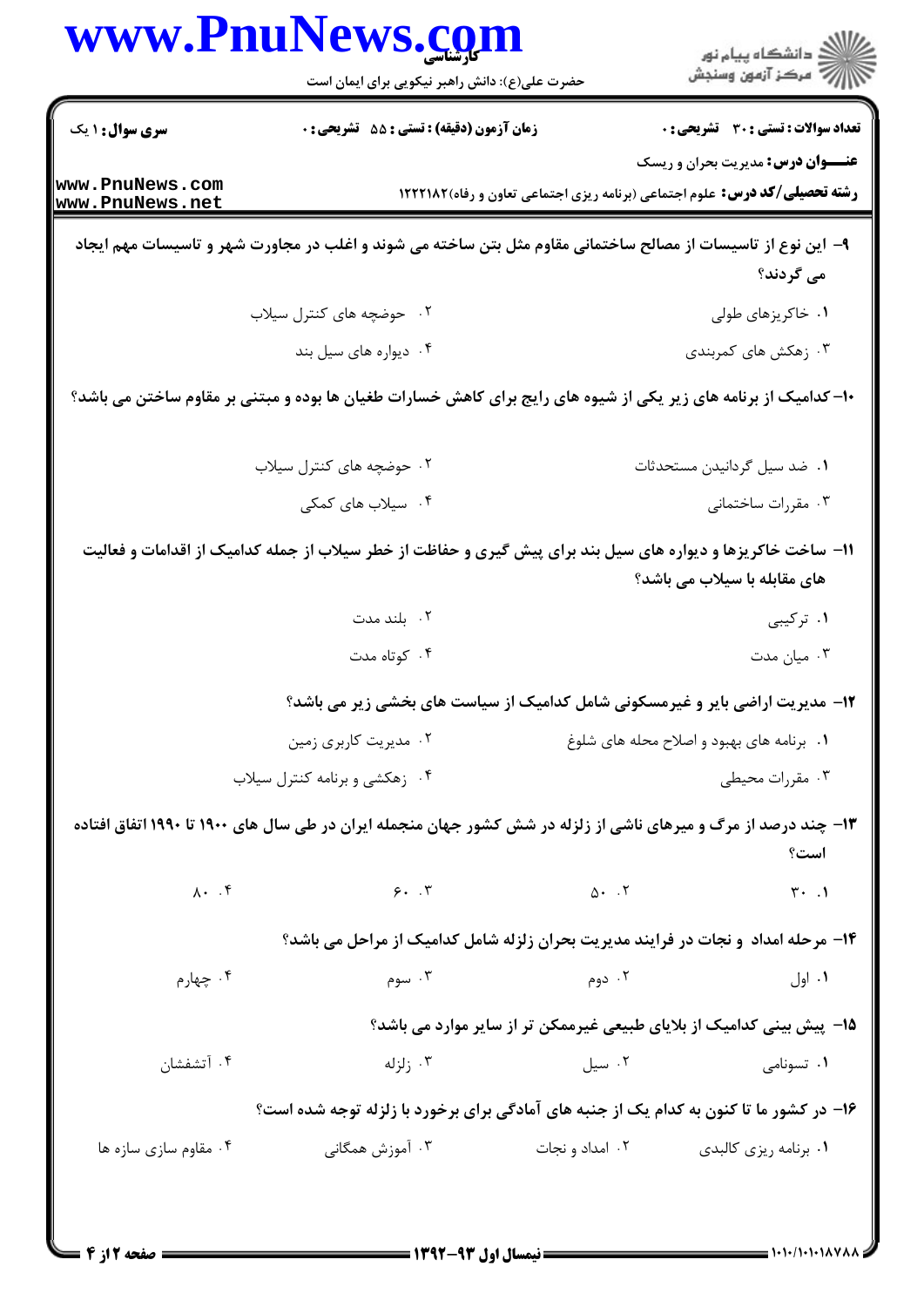|                                    | حضرت علی(ع): دانش راهبر نیکویی برای ایمان است                                                              |                                                                              | ر<br>دانشڪاه پيام نور)<br>سرڪز آزمون وسنڊش                                                                                    |  |
|------------------------------------|------------------------------------------------------------------------------------------------------------|------------------------------------------------------------------------------|-------------------------------------------------------------------------------------------------------------------------------|--|
| سری سوال: ۱ یک                     | زمان آزمون (دقیقه) : تستی : 55 آتشریحی : 0                                                                 |                                                                              | <b>تعداد سوالات : تستي : 30 - تشريحي : 0</b>                                                                                  |  |
| www.PnuNews.com<br>www.PnuNews.net |                                                                                                            |                                                                              | <b>عنـــوان درس:</b> مدیریت بحران و ریسک<br><b>رشته تحصیلی/کد درس:</b> علوم اجتماعی (برنامه ریزی اجتماعی تعاون و رفاه)۱۲۲۲۱۸۲ |  |
|                                    |                                                                                                            | <b>۱۷- بزرگترین مقیاس در برنامه ریزی کالبدی کدامیک می باشد؟</b>              |                                                                                                                               |  |
| ۰۴ منطقه ای                        | ۰۳ ملی                                                                                                     | ۰۲ شهری                                                                      | ۰۱ محلی                                                                                                                       |  |
|                                    | ۱۸– کارآمدترین سطح برای کاستن از میزان آسیب پذیری شهرها در برابر زلزله در برنامه ریزی کالبدی کدام سطح است؟ |                                                                              |                                                                                                                               |  |
| ۰۴ پایین                           | ۰۳ میانی                                                                                                   | ۲. بالا                                                                      | ۱. گسترده                                                                                                                     |  |
|                                    |                                                                                                            | ۱۹- کدامیک از ساختارهای شهری زیر مقاومت بیشتری در برابر زلزله نشان می دهد؟   |                                                                                                                               |  |
|                                    | ۰۲ گسسته                                                                                                   |                                                                              | ۰۱ متراکم                                                                                                                     |  |
|                                    | ۰۴ تک مرکزی                                                                                                |                                                                              | ۰۳ چندمرکزی                                                                                                                   |  |
|                                    | +۲- بافت ناپیوسته، منظم و پلکانی در اراضی کوهپایه ای، از لحاظ آسیب پذیری و کارایی چه نوع بافتی می باشد؟    |                                                                              |                                                                                                                               |  |
| ۰۴ پراکنده                         | ۰۳ زیاد                                                                                                    | ۰۲ متوسط                                                                     | <b>۱</b> . کم                                                                                                                 |  |
|                                    | <b>۲۱</b> - نزدیکی فضای باز به کدامیک از مناطق شهری زیر باعث افزایش مقاومت شهر در برابر زلزله می شود؟      |                                                                              |                                                                                                                               |  |
|                                    | ۰۲ حیاتی                                                                                                   |                                                                              | ۰۱ مسکونی                                                                                                                     |  |
|                                    | ۰۴ نظامی                                                                                                   |                                                                              | ۰۳ شبکهٔ معابر                                                                                                                |  |
|                                    |                                                                                                            | ۲۲- قرارگاه و پادگان های نظامی دارای کدام کاربری زیر می باشد؟                |                                                                                                                               |  |
| ۰۴ فعال در شب و روز                | ۰۳ نیمه فعال در شب                                                                                         | ۰۲ خالي در شب                                                                | ۰۱ پیوسته                                                                                                                     |  |
|                                    |                                                                                                            | ۲۳- راکتورهای اتمی دارای کدام کاربری زیر می باشند؟                           |                                                                                                                               |  |
| ۰۴ صنعتبی                          | ۰۳ حیاتی                                                                                                   | ۰۲ ناسازگار                                                                  | ۰۱ سازگار                                                                                                                     |  |
|                                    | ۲۴- ایجاد استحکام و مقاوم سازی تمامی ساختارهای سیستم ذخیره آب شامل کدام نوع از اقدامات پیشگیری و حفاظت در  |                                                                              |                                                                                                                               |  |
|                                    |                                                                                                            |                                                                              | برابر خطر زلزله است؟                                                                                                          |  |
|                                    | ۰۲ سیاستگذاری                                                                                              |                                                                              | ٠١. برنامه ريزي                                                                                                               |  |
|                                    | ۰۴ اقدام ضد لرزه ای برای ساختارها                                                                          |                                                                              | ۰۳ شبکهٔ لوله کشی                                                                                                             |  |
|                                    |                                                                                                            | ۲۵- شبکه ارتباطی کارآمد در شهرها و در ارتباط باخطر زلزله دارای چه ویژگی است؟ |                                                                                                                               |  |
|                                    | ۰۲ عرض کمتر، پل بیشتر و پیچ و خم کمتر                                                                      |                                                                              | ۰۱ طول کمتر، پل کمتر و پیچ و خم بیشتر                                                                                         |  |
|                                    | ۰۴ عرض بیشتر، پل کمتر و پیچ و خم کمتر                                                                      |                                                                              | ۰۳ طول بیشتر، پل بیشتر و پیچ و خم کمتر                                                                                        |  |